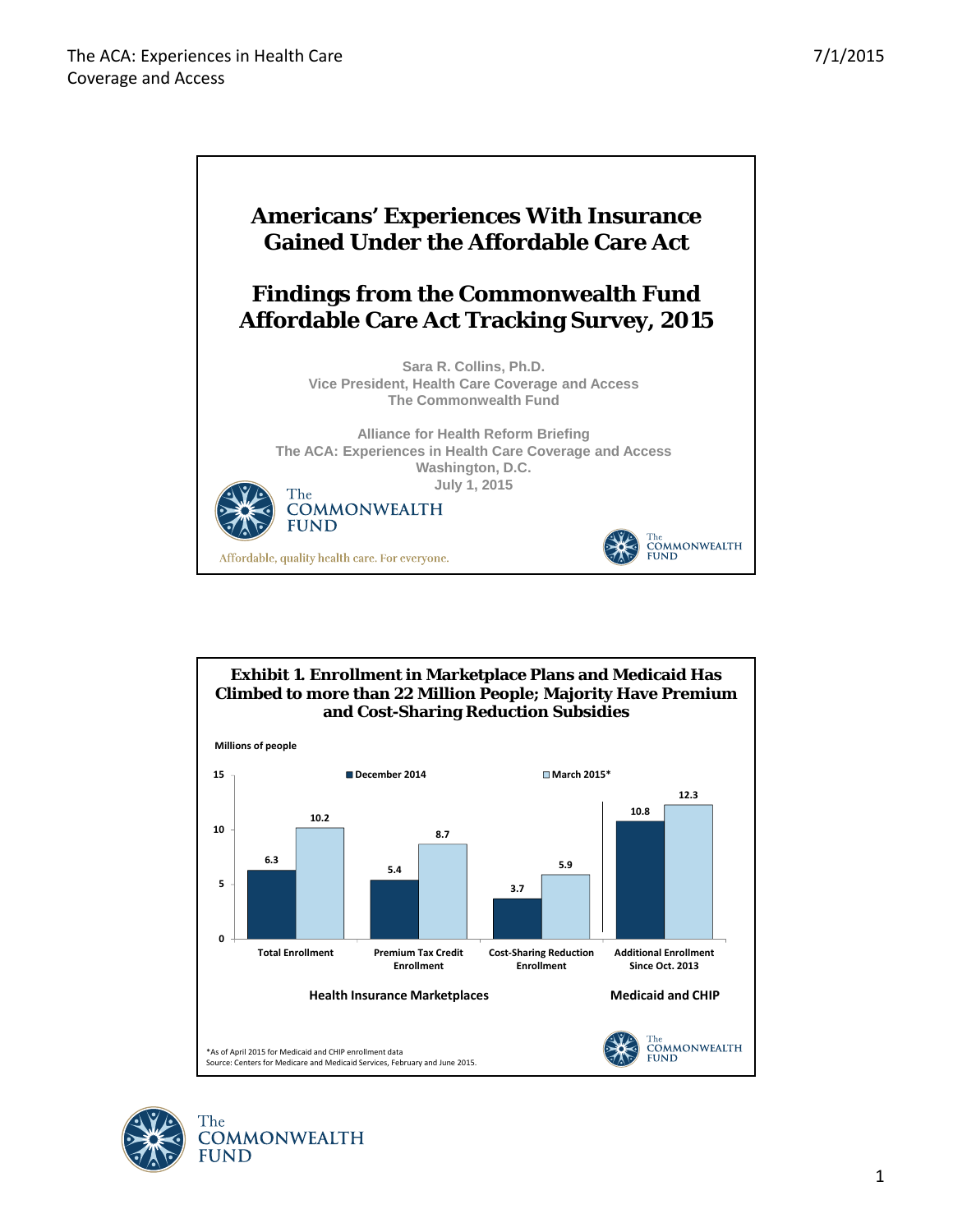



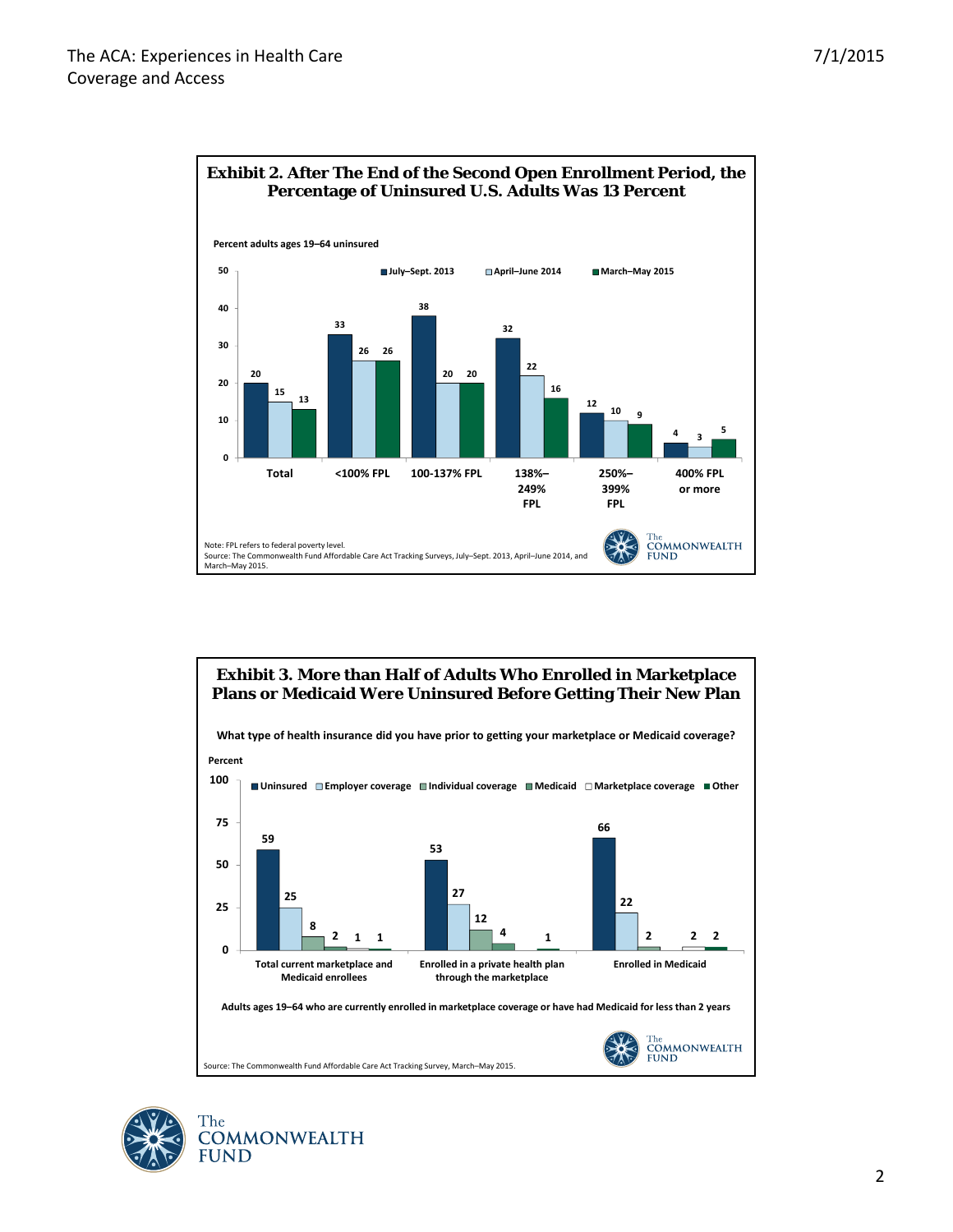





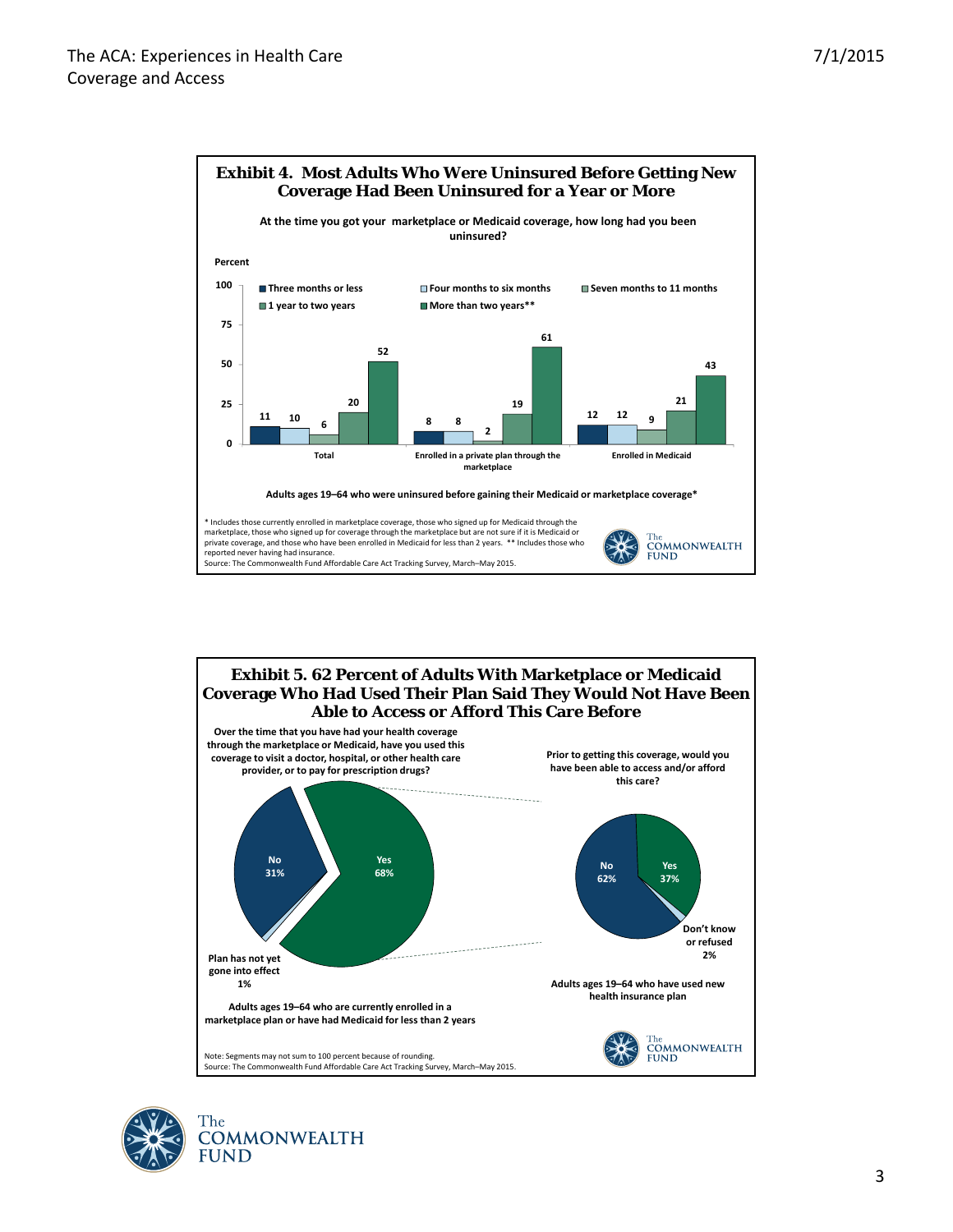



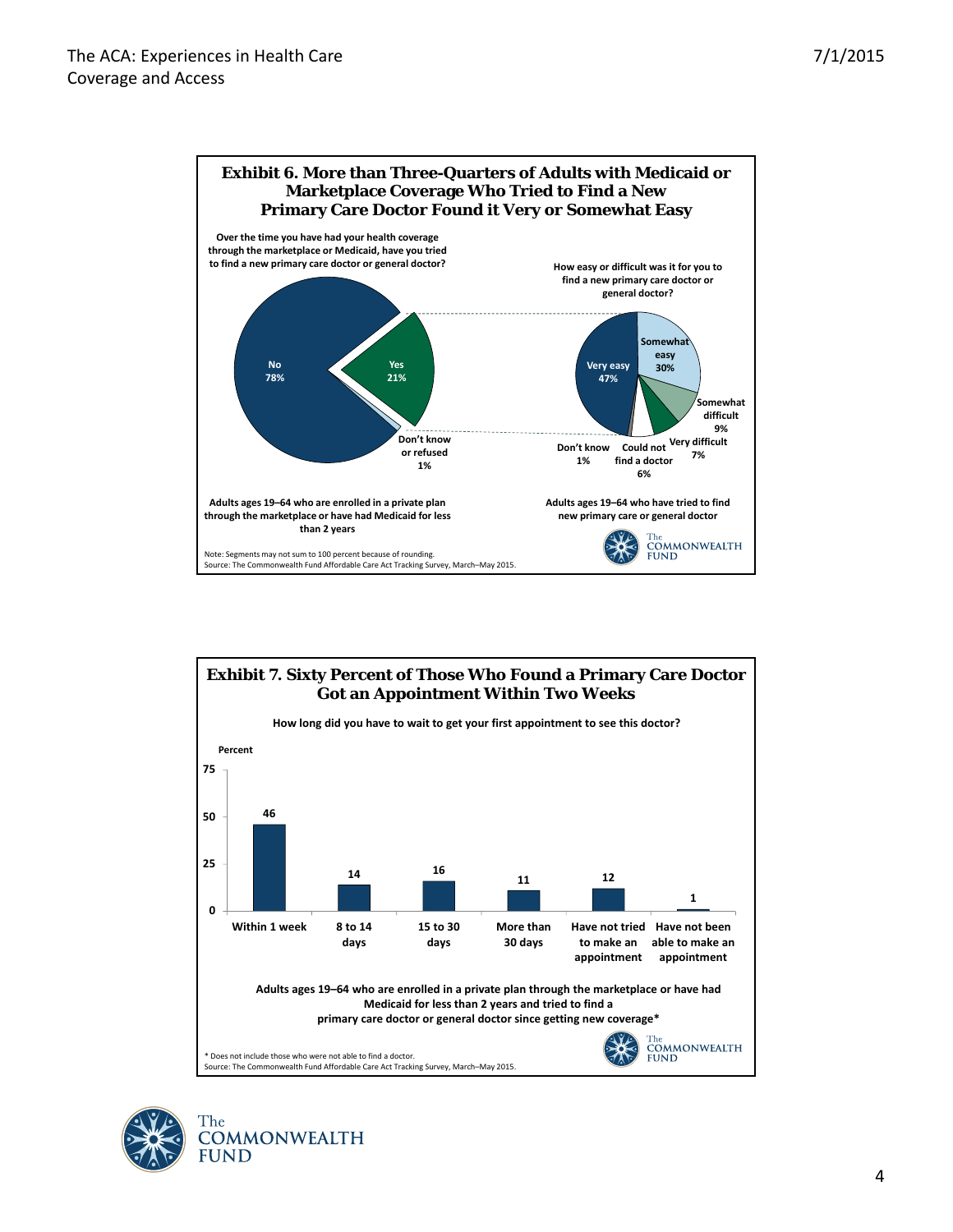



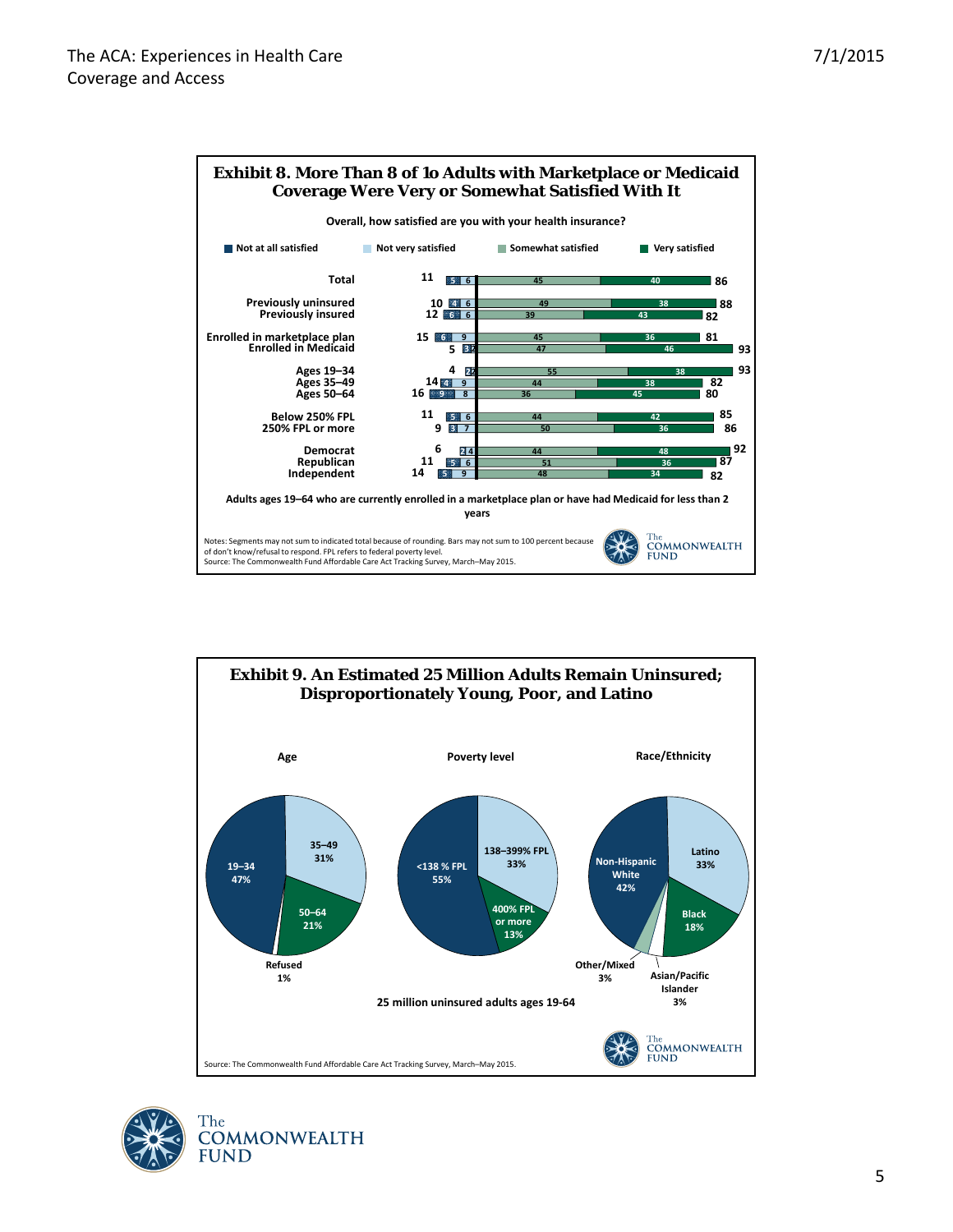



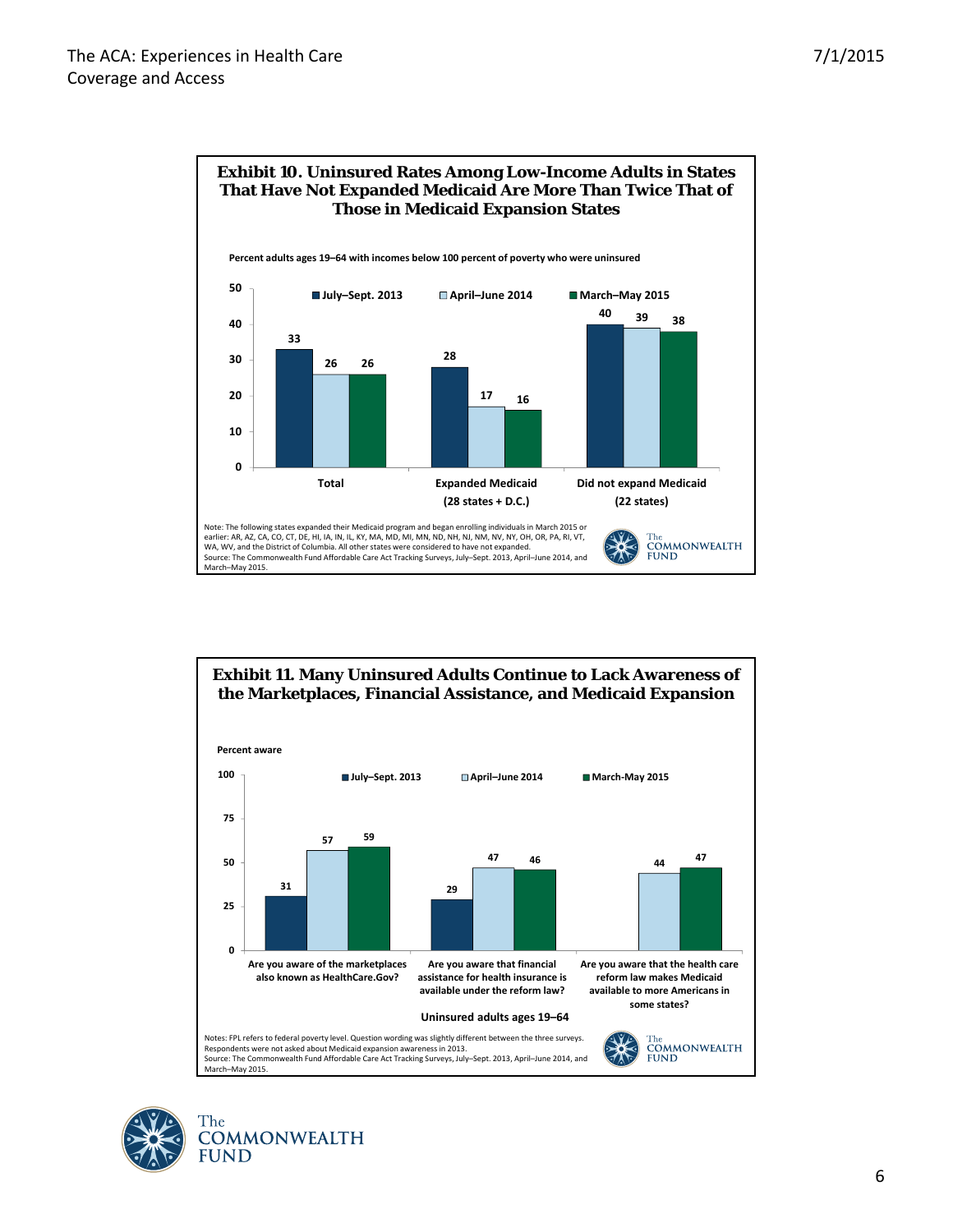

## **Exhibit 13. The ACA Post-King v. Burwell: Key Issues Ahead** • Covering remaining uninsured – Will 22 states that have yet to expand Medicaid move forward? – What are the best strategies to bring more people into coverage? • Affordability of premiums and health care – 2016 changes. – What drives state differences? Do state policy decisions matter? – Will we see higher deductibles, or more innovation in benefit design? • Financial sustainability of state-based marketplaces – Will more state-based marketplaces use HealthCare.gov? – Experimentation with regional marketplaces, other strategies? Legal challenges – House of Representatives v. Burwell re cost-sharing reduction subsidies; other. • Federal and state legislation to fix, change, block provisions. 1332 state innovation waivers – Will states apply for waivers to try new approaches to reform; how will expected federal guidance shape proposals? expected federal guidance shape proposals?